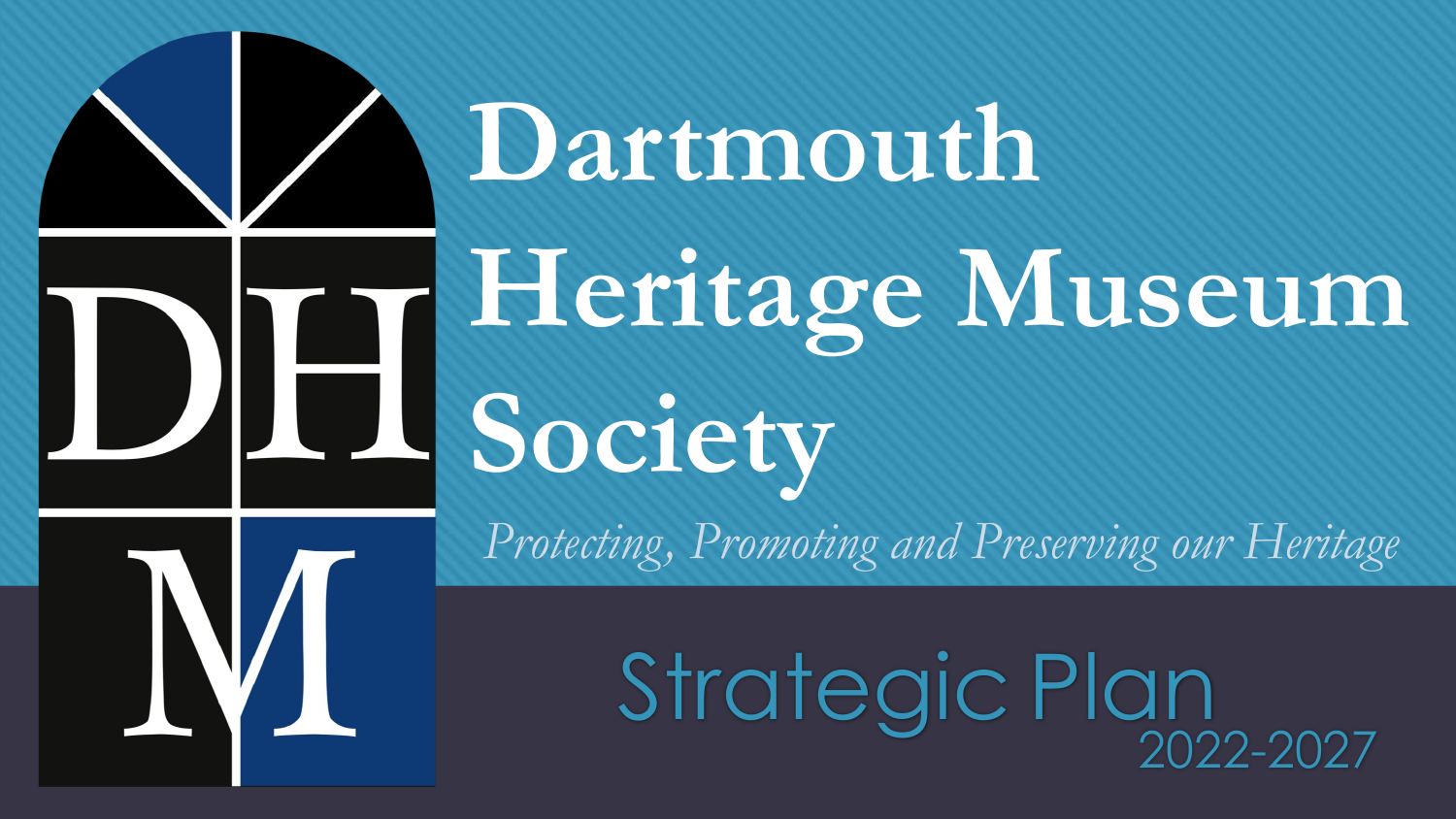### **INTRODUCTION:**

The Dartmouth Heritage Museum (DHM) collection and infrastructure (Evergreen & Quaker Houses) are owned by Halifax Regional Municipality (HRM). Through the mechanism of a five-year Management and Operating Agreement (MOA, 2019 - 2024) between HRM and the Dartmouth Heritage Museum Society (DHMS), the Society utilizes the collection and infrastructure to interpret and celebrate local heritage.

**This Strategic Plan articulates the goals and priorities of the Society for a five-year period. Its formulation is a collaborative effort involving Society members and museum staff.** 

![](_page_1_Picture_3.jpeg)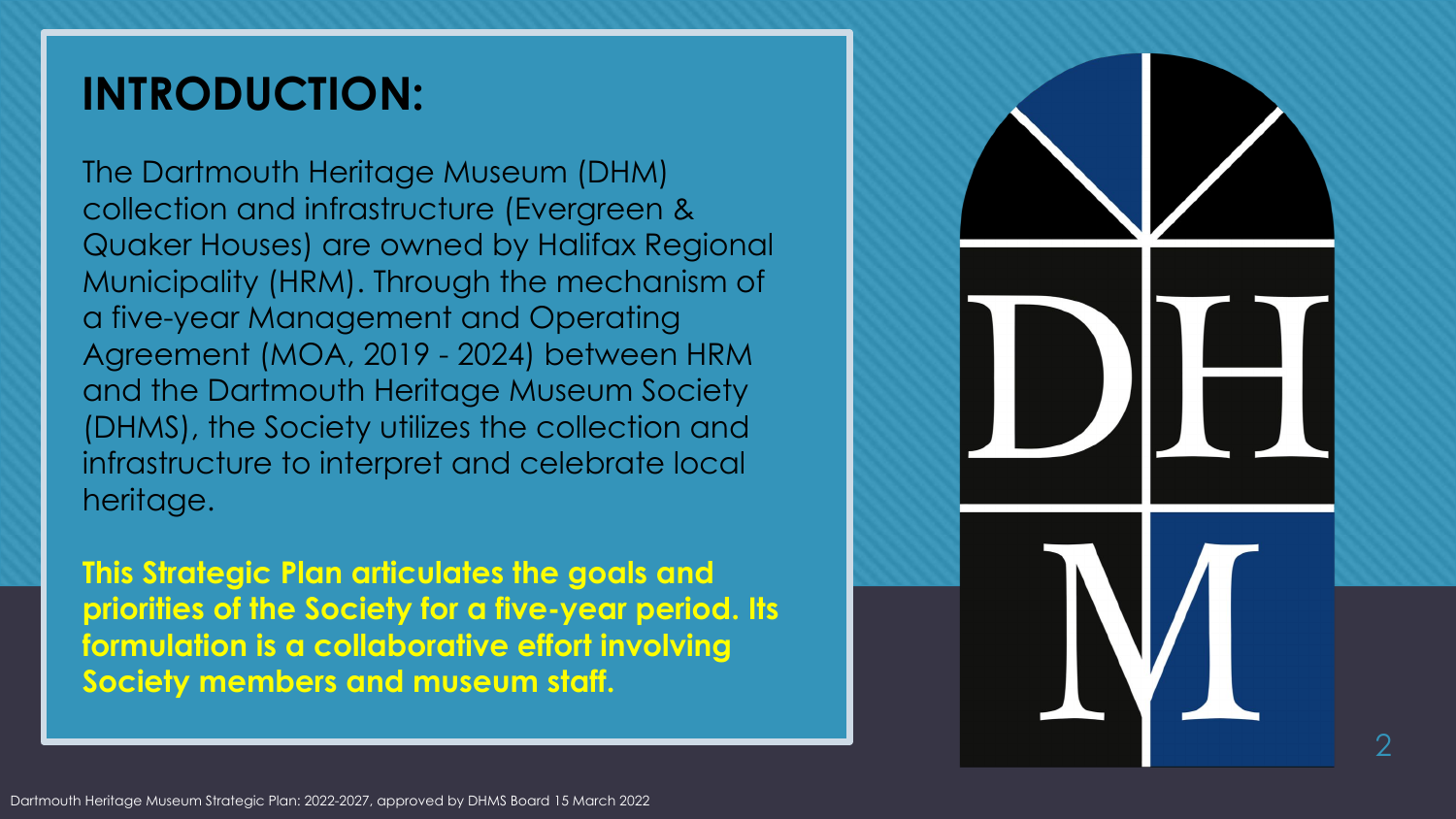## Dartmouth Heritage Museum Society Our Guiding Principles: Vision and Mission

#### **Vision**

**…by 2030 we envision a fully-accredited and vibrant HRM community museum housed in a facility supporting research, development and display of thought-provoking interpretive programmes. Achievement of this vision requires collaborative partnership with the Halifax Regional Municipality and engagement with the Dartmouth community**

#### **Mission**

**…to inform the public. Our programming will help frame an understanding of past choices, present circumstances, and future possibilities. We commit to engagement, education, and story-telling**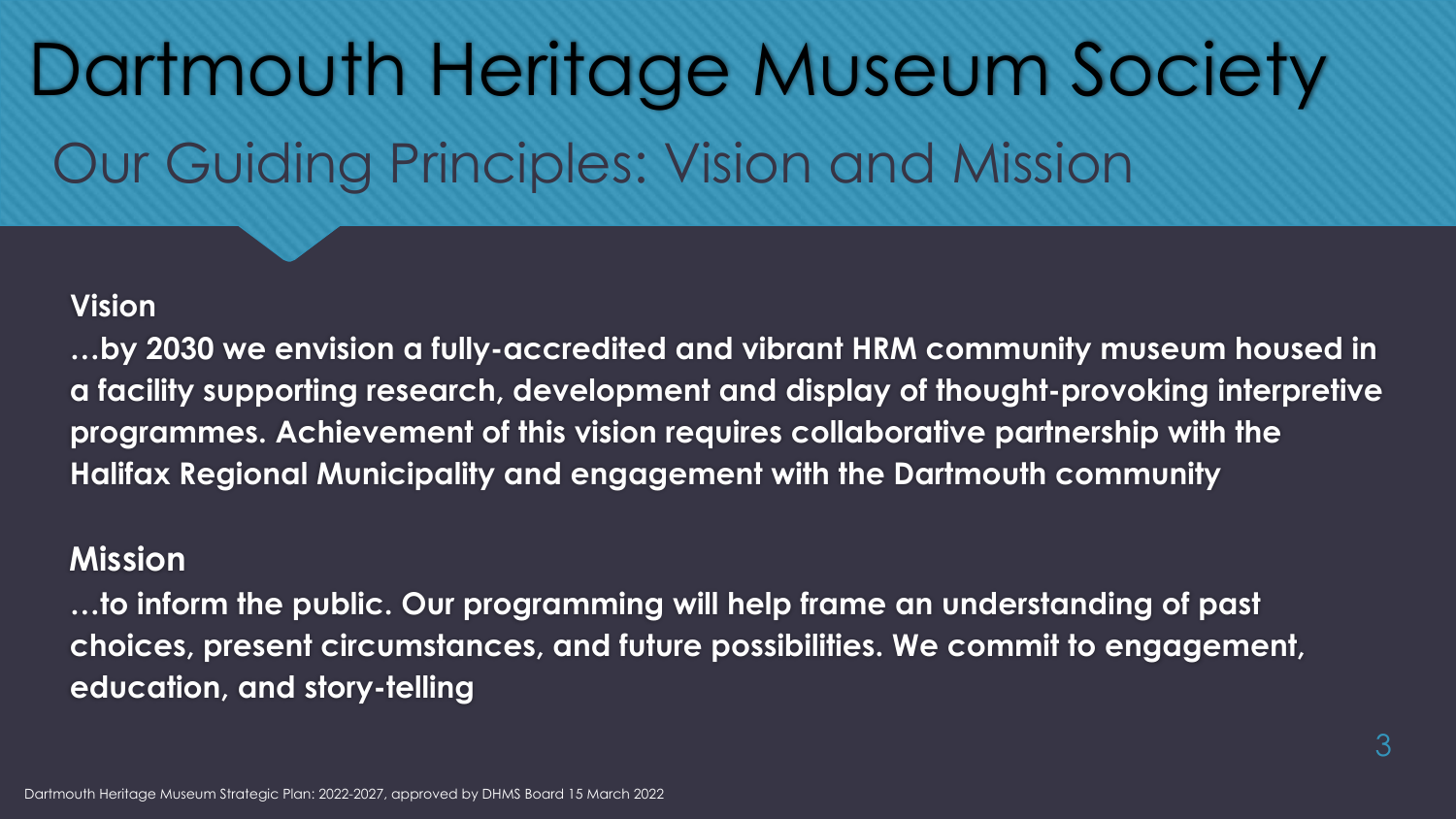# **Our Strategic Goals:**

![](_page_3_Figure_1.jpeg)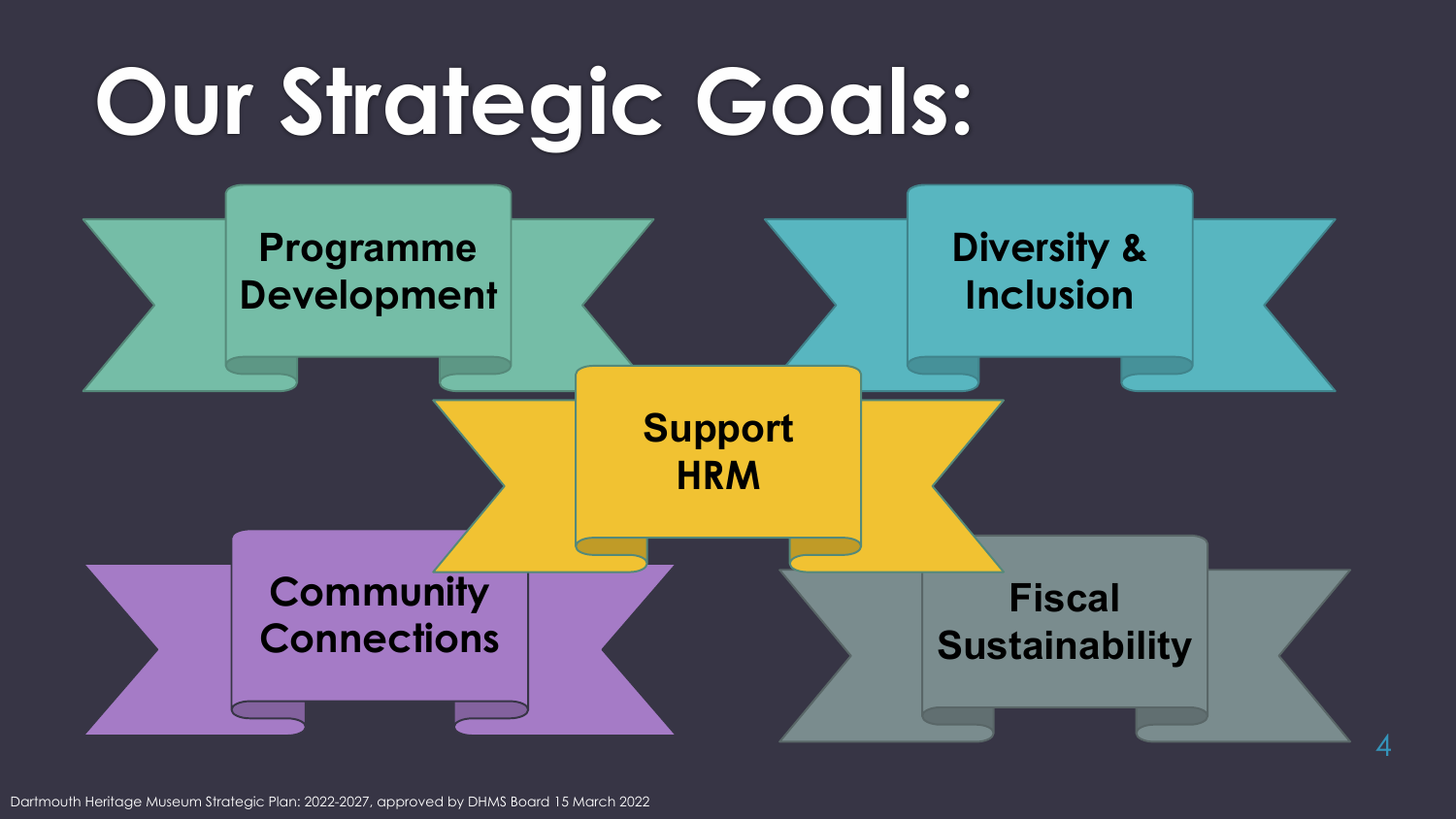![](_page_4_Picture_0.jpeg)

Development of innovative, accessible and culturally desirable programmes of interest to the different age groups and diverse audiences that make up our community, including Indigenous, Black, racialized, ethnic, religious and other historically under-represented groups

- Provide thought-provoking learning opportunities and stimulating cultural experiences
- Update interpretive literature and material to include contemporary delivery options
- Develop programmes that leverage existing infrastructure and collection content
- Encourage use of Evergreen and Quaker Houses for public workshops and events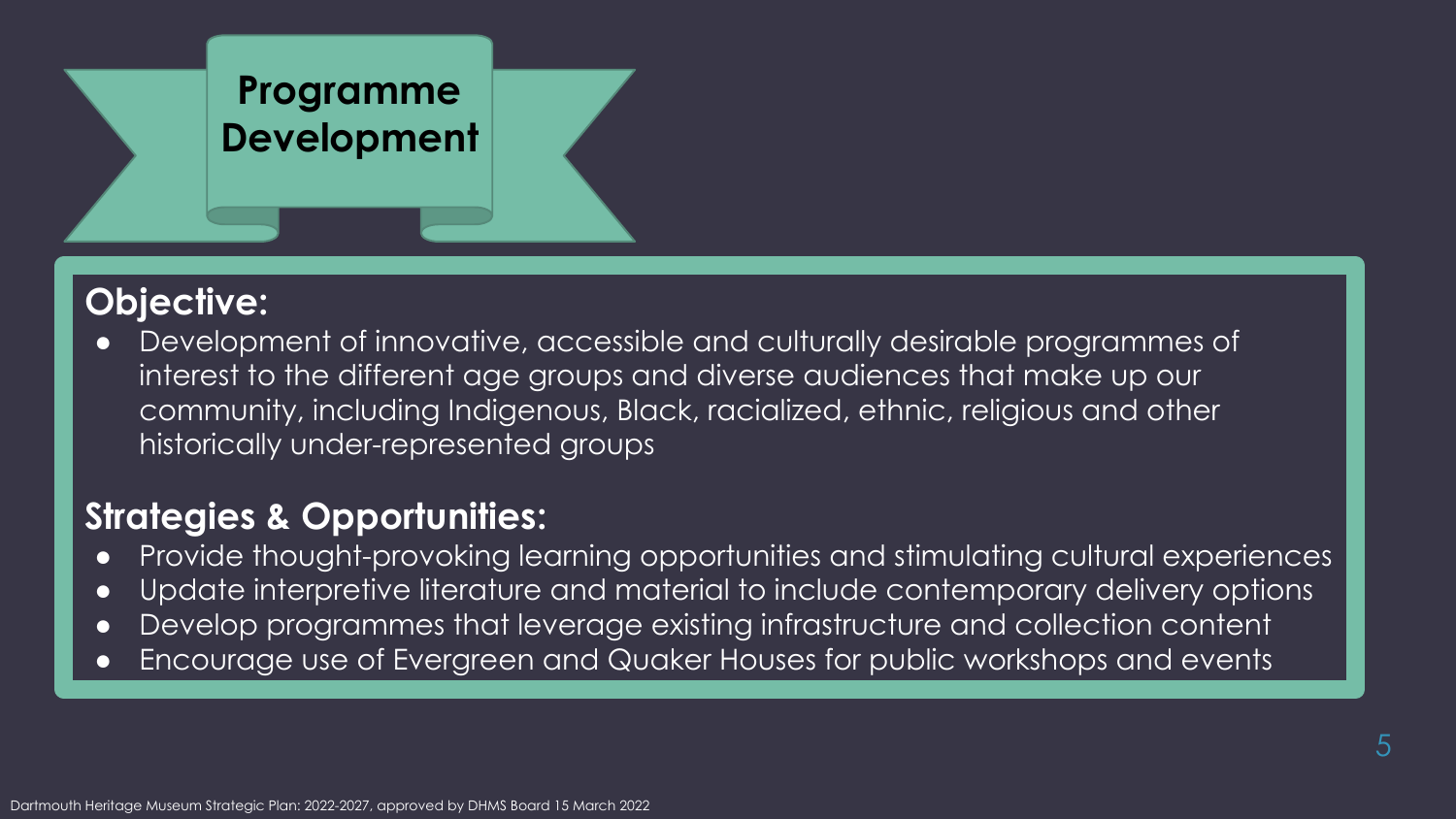![](_page_5_Picture_0.jpeg)

Foster diversity and inclusion in all facets of museum programming and related activity

- Develop relationships with Indigenous, Black, racialized, minority, ethnic, religious and other under-represented groups comprising the Dartmouth community
- Ensure interpretive programmes acknowledge and reflect the existence and contributions of these groups
- Provide diversity and inclusion education opportunities for staff and volunteers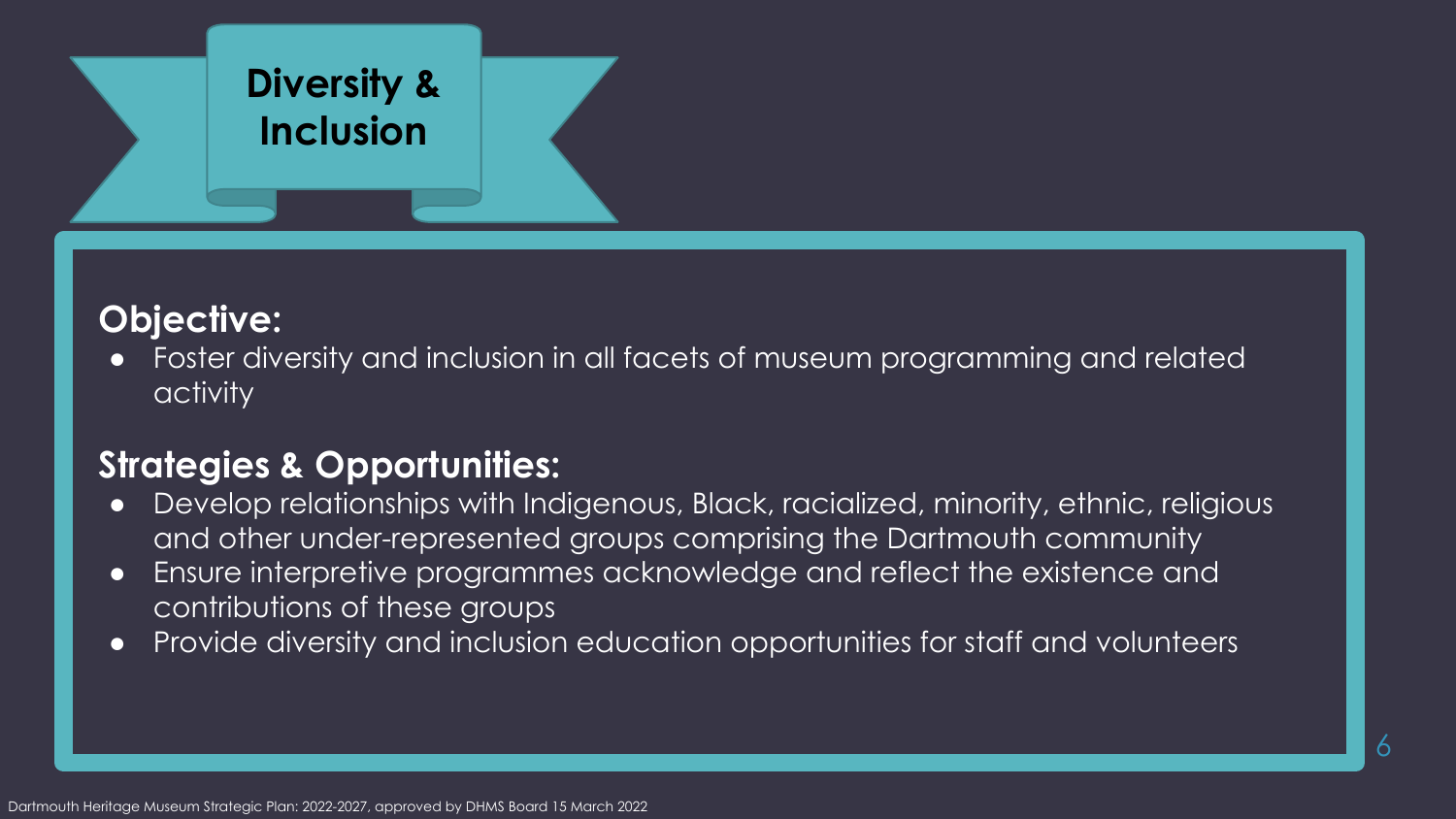![](_page_6_Picture_0.jpeg)

Develop and strengthen community relationships, with particular emphasis on outreach to and active collaboration with local heritage organizations

- An active campaign of community outreach and engagement focused on:
	- Indigenous, racialized, minority, ethnic, religious and under-represented groups
	- Dartmouth community societies, organizations and institutions
	- Provincial and regional heritage organizations
	- Public and private schools
	- The business community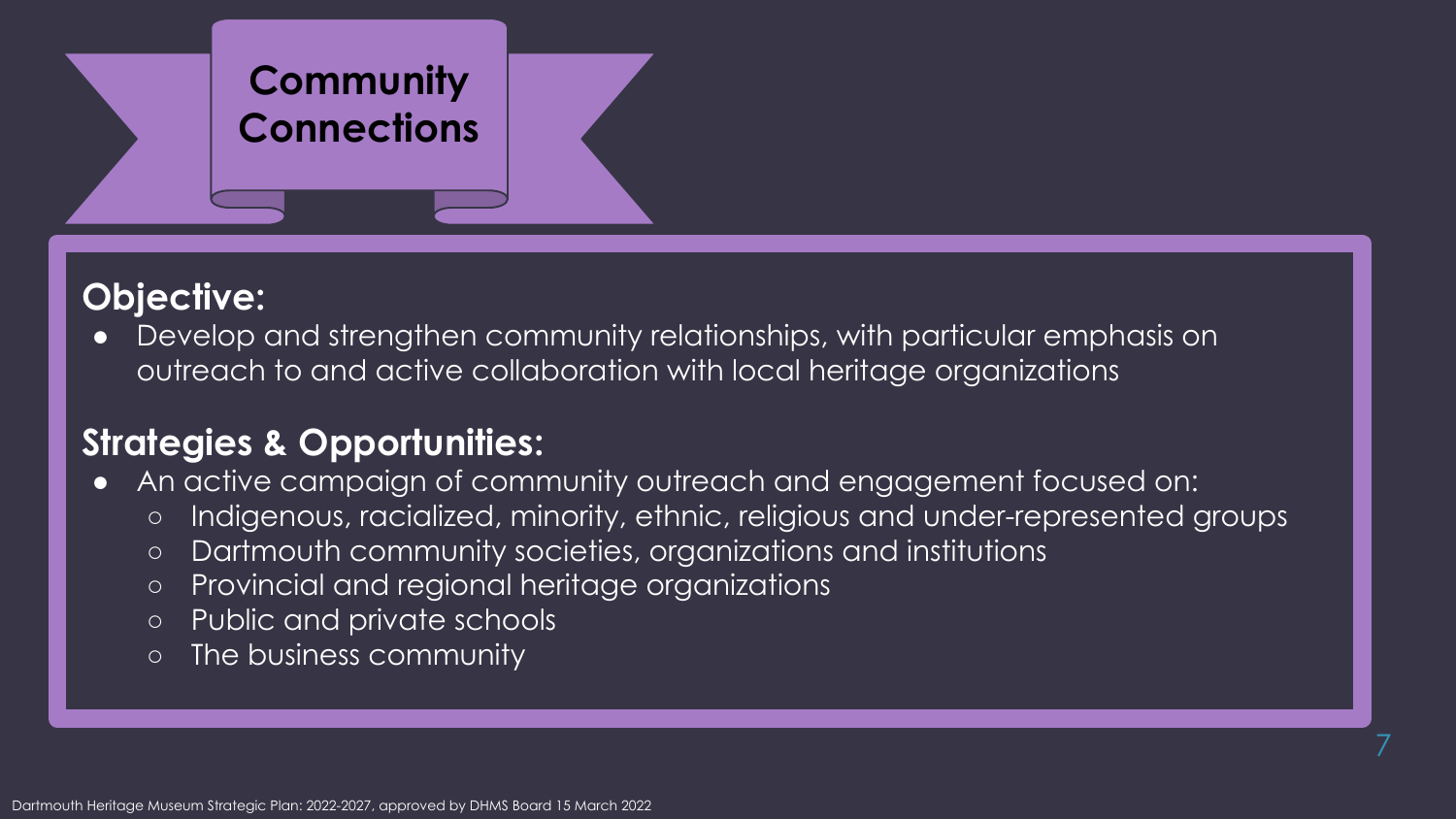![](_page_7_Picture_0.jpeg)

Establishment of a comprehensive and affordable Business Plan integrated with this Strategic Plan, supported through stable and adequately apportioned year-over-year funding from multiple sources

- Engagement with charitable foundations, the business community and private donors
- Negotiation with HRM for adequate long-term fiscal support to the multi-year MOA
- Continued effort to ensure Community Museum Assistance Programme funding
- Engagement with other grant-dispensing federal/provincial programmes
- On a case-by-case basis, monetization of select programme activities
- Employment of volunteers to augment full-time paid museum staff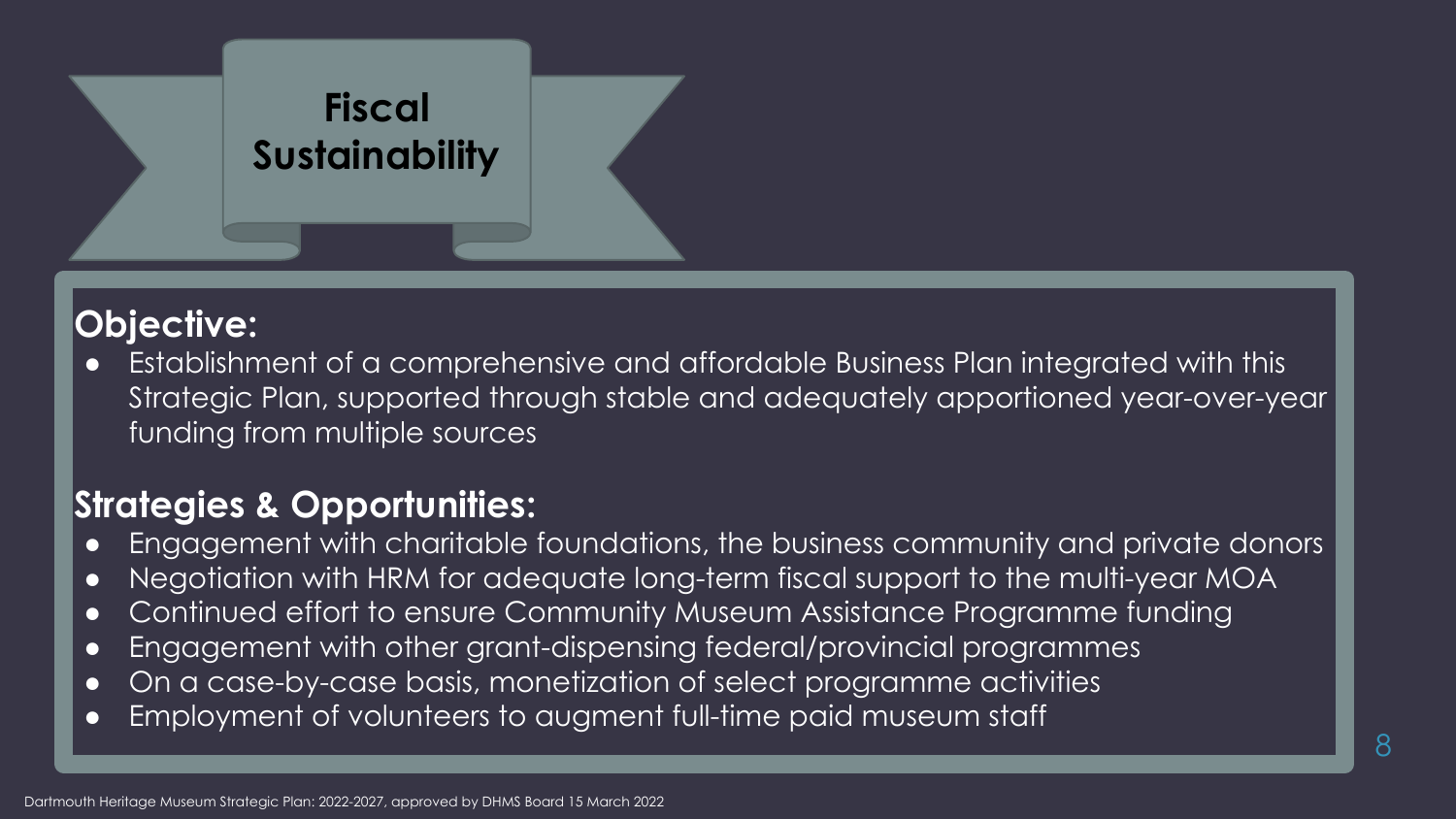![](_page_8_Picture_0.jpeg)

Support HRM culture and heritage (C & H) objectives while simultaneously striving to comply with HR policies

- Develop exhibits synonymous with and supportive of HRM C & H objectives
- Contribute to realization of HRMs integrated regional museum strategy
- Support HRM collection management and maintenance activity
- Harmonize HRM and DHMS HR and remuneration policies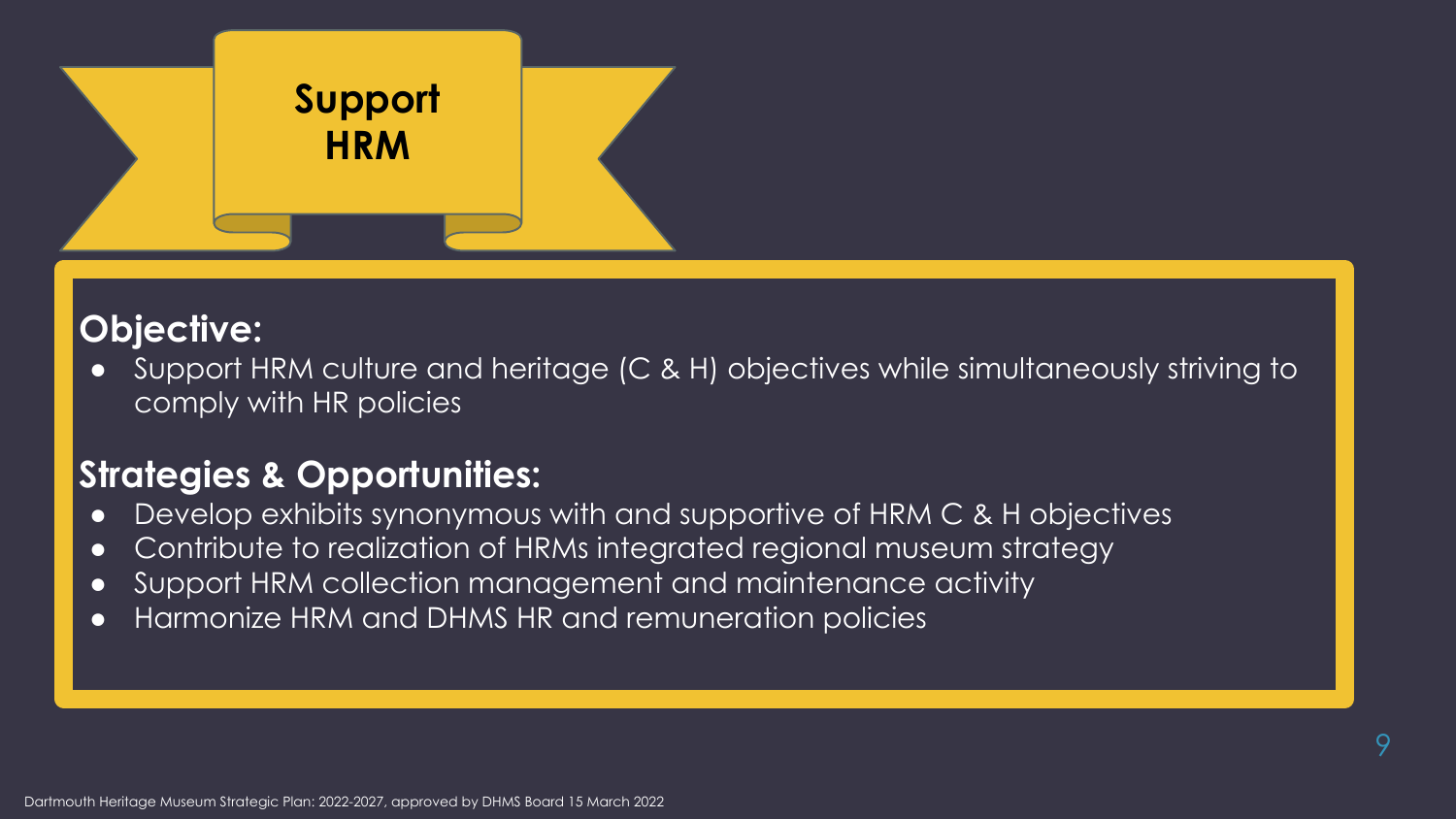## **Realizing Strategic Goals**:

#### 2022-27 **CONSTRAINTS**:

- (1) New infrastructure is highly unlikely (maintaining what exists is a challenge)
- (2) When approved, a new facility will be HRM focused, NOT a 'DHM' replacement
- (3) HRM Parks & Rec cultural staff support will not increase appreciably
- (4) HRM Parks & Rec budgetary constraints will not markedly ease

| $\sum_{i=1}^{n}$ |                      |   |
|------------------|----------------------|---|
|                  | $\blacktriangledown$ | 0 |